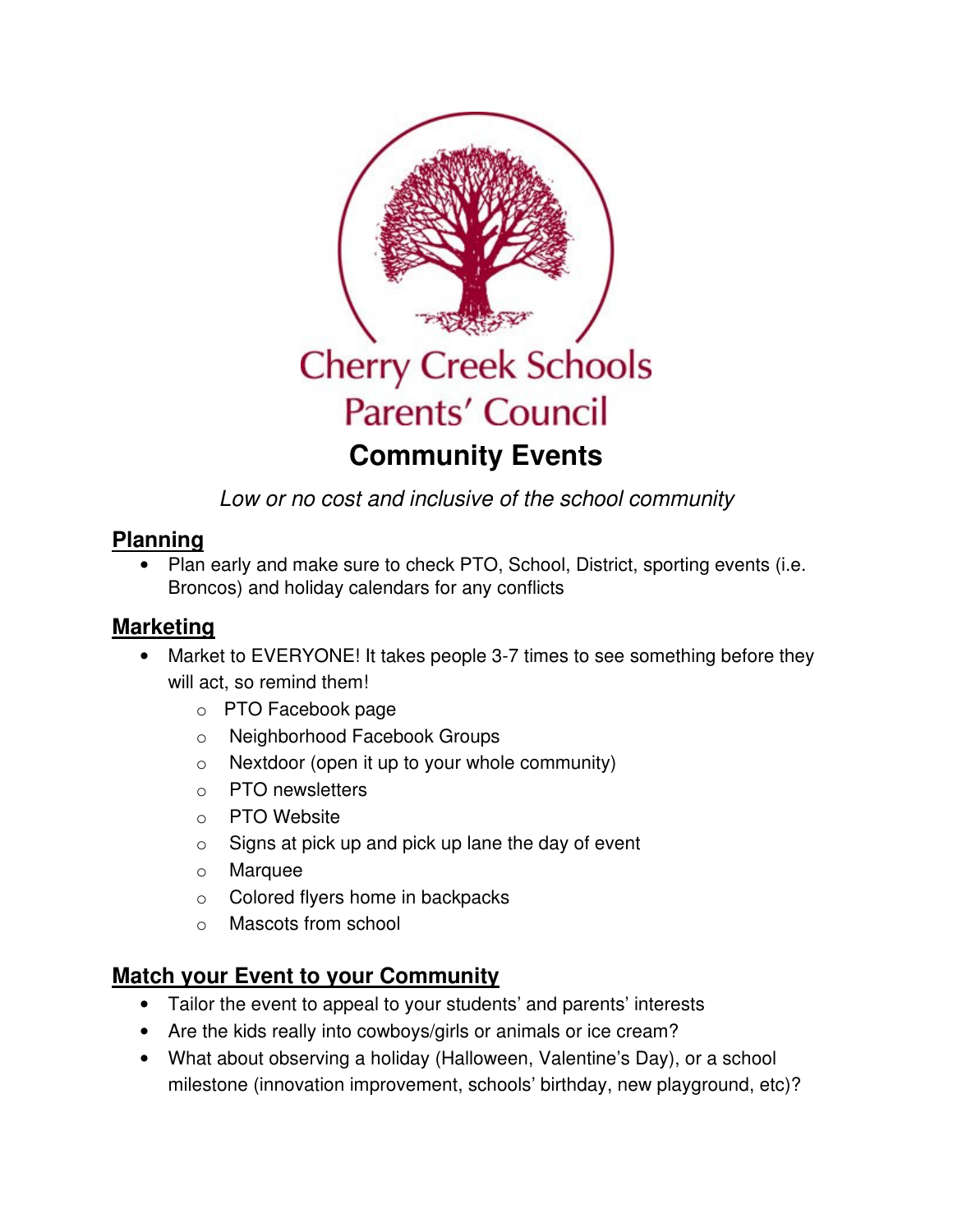### **Staff Involvement**

- Kids love seeing their current/former teachers and Principal outside of school!
- Ask the principal to join a Hula-Hoop contest or recruit a few teachers for a relay race or staff sit in a dunk booth

### **WOW Factor At School**

• Display an attraction at school (like a giant slide or a show car) or share an upcoming activity (Polynesian Fire Dancers at a Multicultural Night) with the kids that creates excitement for the event

# **Keep It Active**

• Offer a variety of activities to appeal to people with different interests. Let families try out a new fitness trend (Kids CrossFit in the Park) and learn how to do something new

### **Manage Costs**

- Solicit sponsors (local businesses like Real Estate Agents or families with businesses in the community) to pay for items/activities
- Find vendors that might be willing to donate or reduce their costs
- Create Signups for families to bring items or volunteer

# **Types/Ideas for Events**

### **Kindergarten & New Families**

- Welcome new families to your school community. First impressions matter and it is a great way to find new volunteers!
- Coffee & Kleenex (BooHoo Yoohoo Breakfast) on the first day of Kindergarten, Welcoming Breakfast for New Families, and Popsicles in Park playdates
- Starbucks and other local restaurants will often donate free Coffee or items if you talk with the Manager
- Have name tags available and have greeters to make sure everyone feels truly welcomed!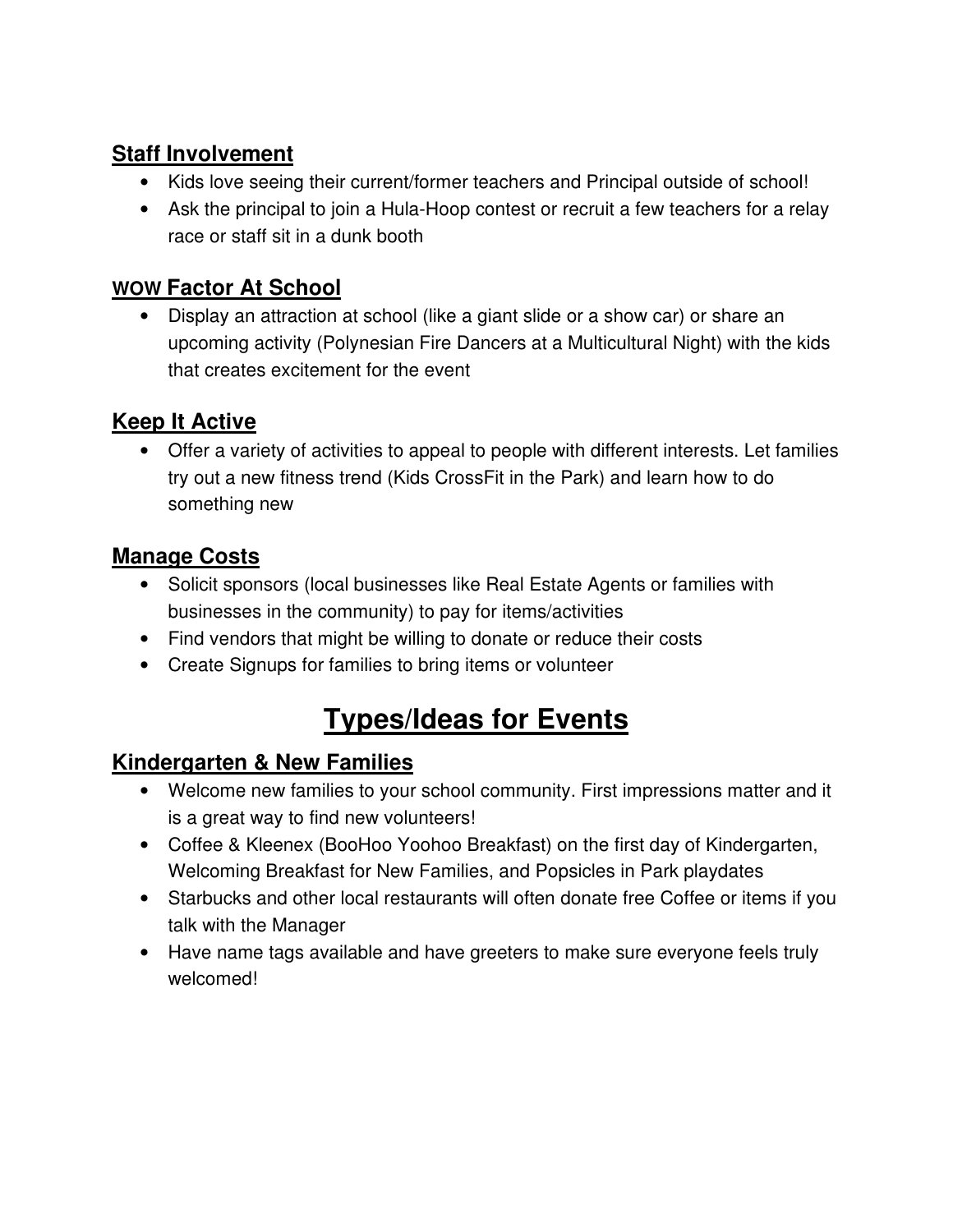### **Parent-Child Events**

- Create an opportunity for some one-on-one bonding between parent and child
- Fashion show, tea, spa day, yoga, dance, kickball game, scavenger hunt, or a mini-golf tournament
- Many groups call these events Guys and Dolls Night, Me and My Guy, She and Me, etc., to encourage students to come with other relatives or family friends if a parent can't attend

# **Multi-Cultural Events**

- Events and programs designed to share and learn about different cultures and traditions
- Passport Night/Multi-Cultural Night with dances, talent show, fashion show, food from different traditions or cultures, and activities exploring the different cultures at your school or the world (Henna tattoos, name written another language, etc)
- Have families bring a dish to share with everyone
- Bring culture to life by inviting groups to perform a traditional dance in traditional attire like Dragon or Polynesian
- Make it a whole week leading up to the night with different ideas to get the kids excited to attend (so they ask their parents to go) like have a school wide 'Read A Long' of the same multi-cultural book

# **Carnival Events**

- Activities with multiple stations of activities and games for children like tattoos, nail polish, face painting, bounce house, photo booth, fire trucks/ police cars, games, etc.
- Carnival, Sock Hop, Monster Mash, Food Truck 'block" party
- These events tend need to a lot of volunteers so make sure to plan a time and date that works for families at your school. See if you can recruit volunteers from your local Middle or High school to help run stations
- Try to find Sponsors (families, local businesses to help offset the costs to try keep prices low
- Combine with a food drive or another community service event